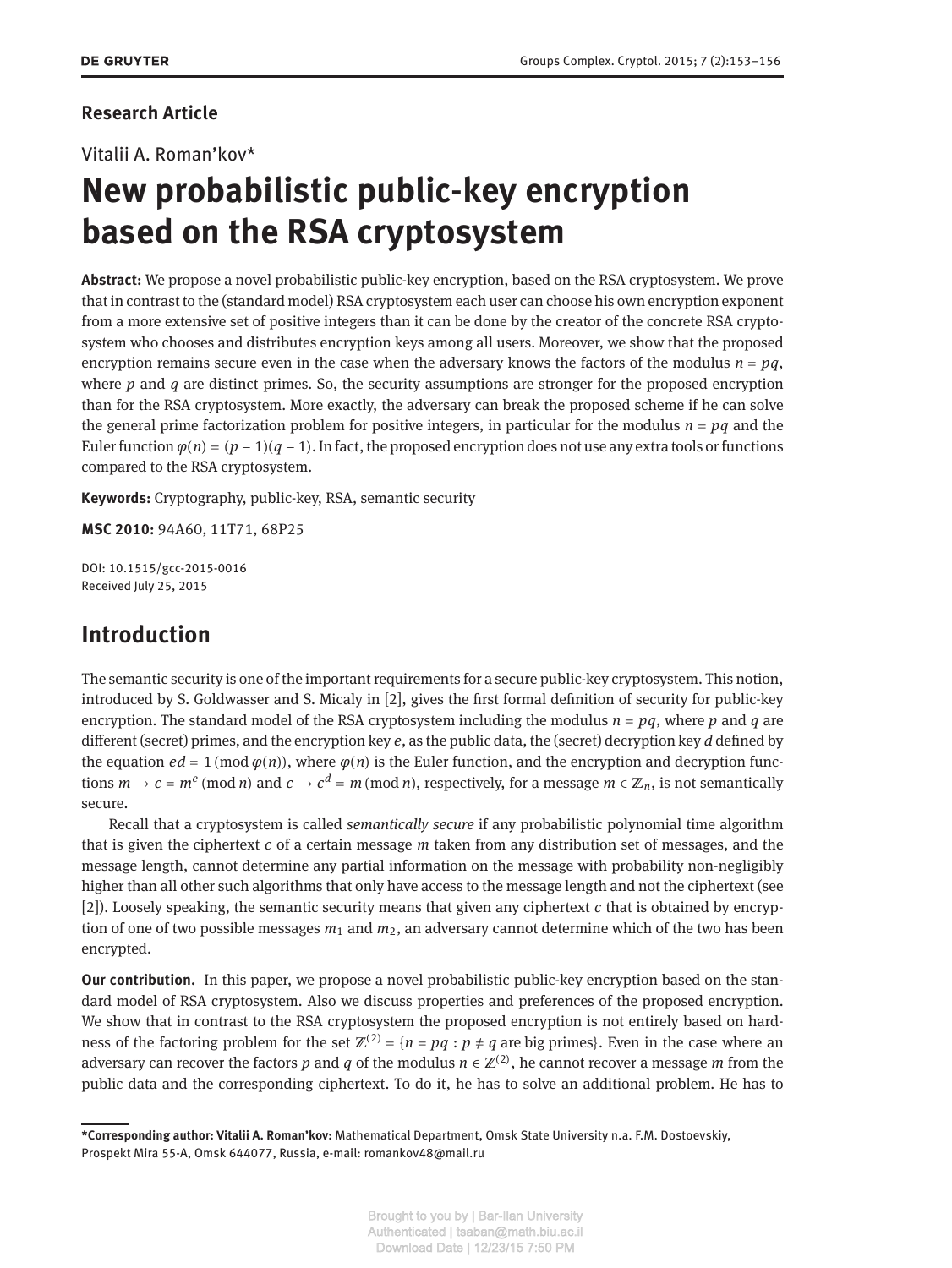determine the order of a given element of the multiplicative group ℤ<sup>∗</sup> *n* . Note that if an adversary can determine the order  $t = |m|$  of each element  $m$  of  $\mathbb{Z}_n^*$  in the standard model of the RSA cryptosystem, he can effectively recover each message *m* from the ciphertext  $c = m^e \pmod{n}$  with the help of the individual decryption key  $d_m$  computed from the equation  $ed_m = 1$  (mod  $t)$  :  $c^{d_m} = m$  (mod  $n$ ). Also note that an adversary cannot determine the order of the given element  $g$  of a prime field  $\mathbb{F}_p$  without knowing the prime factorization of *p* − 1. He can find the order of *g* if he knows the factorization of *p* − 1 (see [\[4\]](#page-3-2)). If one can solve the general prime factorization problem for positive integers, in particular for *n* and  $\varphi(n)$ , then he can break the proposed scheme.

# **1 New probabilistic public-key encryption based on the RSA cryptosystem**

The objective of this section is to propose a novel probabilistic public-key encryption. We will analyze its security in Section [3.](#page-3-3)

Let  $n=pq\in\mathbb{Z}^{(2)}$ , where  $p$  and  $q$  are different odd primes. We take the residue ring  $\mathbb{Z}_n$  as the platform for the proposed encryption.

Alice chooses subgroups *M* and *H* of the multiplicative group  $G_n = \mathbb{Z}_n^*$  of  $\mathbb{Z}_n$  under the assumption that their orders *r* and *t*, respectively, are coprime:  $gcd(r, t) = 1$ . She presents these subgroups by their generating elements as:  $M = gp(u_1, \ldots, u_i)$  and  $H = gp(v_1, \ldots, v_i)$ , or in a different effective way.

We suppose that *M* is the message space, i.e., each message *m* is presented as an element of *M*, and vice versa. Now we fix public and secret data that are established off-line as follows.

Public data: *n* (and therefore  $\mathbb{Z}_n$  and  $G_n = \mathbb{Z}_n^*$ ),  $u_1, \ldots, u_i$  (and therefore *M*),  $v_1, \ldots, v_j$  (and therefore *H*). Secret data:  $p, q, \varphi(n) = (p - 1)(q - 1), r, t$ .

Alice chooses public key  $e \in \mathbb{Z}$  such that  $gcd(e, r) = 1$ . Then she computes the secret key  $d = td_1$  from the equation  $(te)d_1 = 1 \pmod{r}$ . This is possible because  $gcd(t, r) = gcd(e, r) = 1$  by our assumption. Then  $ted_1 = 1 + rk$  for some integer  $k$ . Thus, Alice has the following keys:

Public key: *e*.

Secret key: *d*.

To send a message *m* ∈ *M* to Alice, the other correspondent Bob chooses a random element *h* ∈ *H* (secret session key) and acts as follows:

Encryption:  $m \rightarrow c = (hm)^e \pmod{n}$ .

Alice recovers *m* as follows:

Decryption:  $c \rightarrow m = c^d \pmod{n}$ .

Correctness:  $c^d = (h^t)^{ed_1} m(m^r)^k = m \pmod{n}$ .

Choice of *M* and *H*: Alice chooses a cyclic subgroup *L* of *G<sup>n</sup>* of a prescribed order *l* when she generates *p* and *q*.

Suppose she constructs *p* with primality testing using the factorization of *p* − 1. She seeks for *p* written in the form  $p = 2lx + 1$  taking x randomly. Then she checks the primality of p with some of the known primality tests.

Recall the following primality test from [\[4\]](#page-3-2).

Let  $p \geq 3$  be an integer. Then p is prime if and only if there exists an integer a satisfying:

(i)  $a^{p-1} = 1 \pmod{p}$  and

(ii)  $a^{p-1/s} \neq 1 \pmod{p}$  for each prime divisor *s* of *p* − 1.

This result follows from the fact that  $G_n$  has an element *a* of order  $p - 1$  if and only if *p* is a prime. If *p* is a prime, the number of elements *a* satisfying conditions (i) and (ii) has order *p* − 1.

When Alice gets a prime  $p = 2lx + 1$ , she finds an element *g* of order *l*. She takes randomly elements *f* ∈  $\mathbb{F}_p^*$  and checks whether or not  $f^{2x} = 1$ . With probability at least 1 – 1/*l* she finds *f* of order *l*.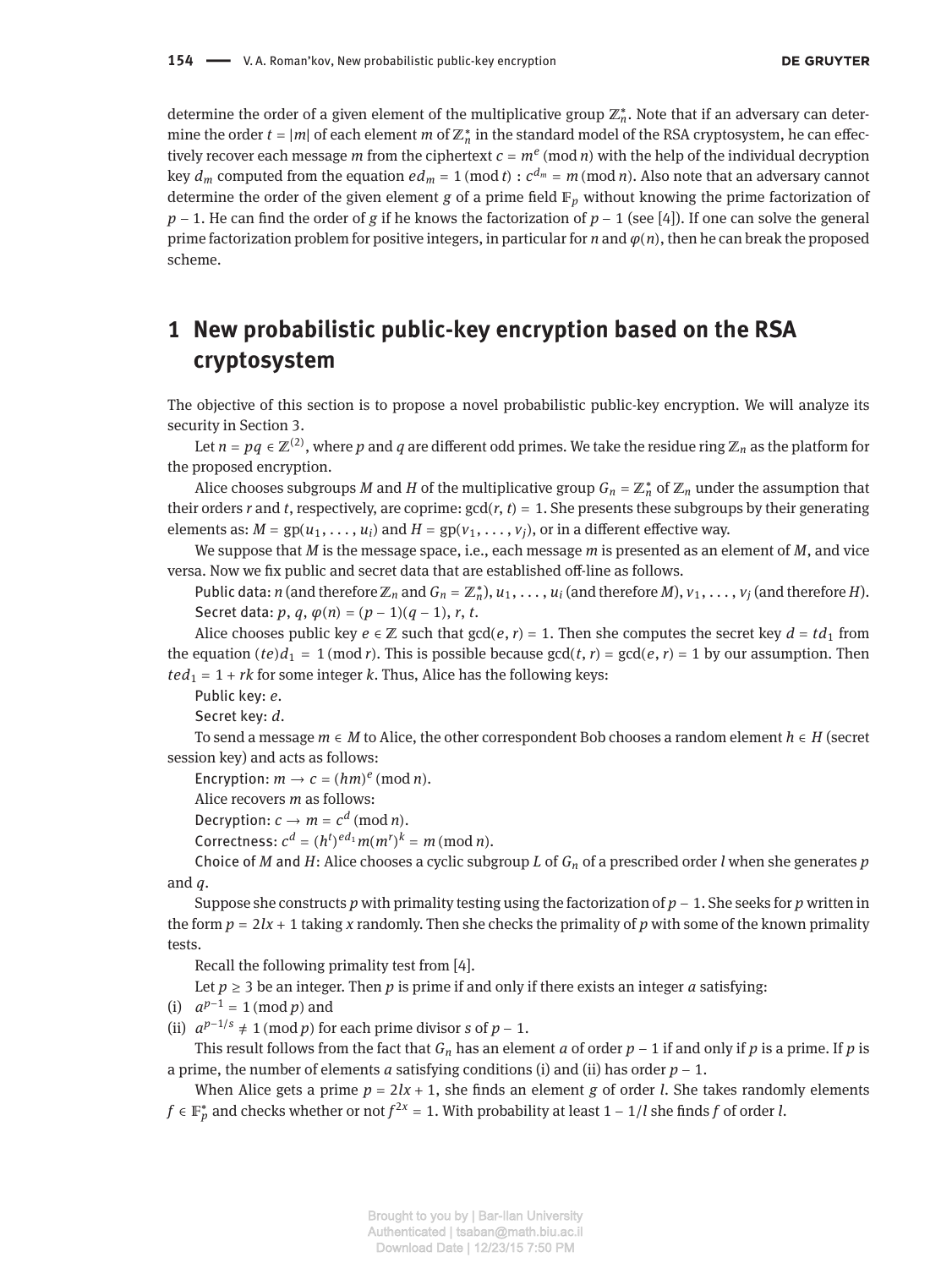By the Chinese Remainder Theorem, Alice gets a solution *y* of the set of equations

$$
y = f \pmod{p}, \quad y = 1 \pmod{q}.
$$

Thus she succeeds in determining *L* by setting  $L = gp(y)$ . This way Alice can present the (cyclic) subgroups  $M = gp(u)$  and  $H = gp(v)$  of the prescribed coprime orders *r* and *t*. The generators *u* and *v* can be chosen simultaneously with the construction of *p* and *q*. The corresponding orders *t* and *r* can both divide *p* − 1 or *q* − 1, or we can take one of them as divisor of *p* − 1, and the other as divisor of *q* − 1. For security reasons these numbers  $t$  and  $r$  should be sufficiently big.

Alice can take *H* as a subgroup generated by a tuple of cyclic groups  $gp(u_1), \ldots, gp(u_k)$  of orders  $t_1, \ldots, t_k$ , respectively, that are coprime to a given set of primes  $r_1, \ldots, r_l$ , and then construct the subgroup *M* as the product of cyclic groups  $gp(v_1), \ldots, gp(v_l)$  of orders  $r_1, \ldots, r_l$ , respectively. These primes  $t_1, \ldots, t_k, r_1, \ldots, r_l$  have to be divisors of  $p - 1$  or  $q - 1$ . Thus, the primes p and q are to be obtained with regard to these conditions.

Choice of *e*: The only assumption on *e* is its relative primality with *r*. When *r* is a big prime, Bob can choose randomly *e* by himself. The probability that *e* is divided by *r* is negligible in many senses. Anyway it can be done practically.

Another option is to choose *e* not so big as *r*. Alice announces that  $r \geq z$  where *z* is public. Then Bob can take any *e* such that  $2 \le e \le a - 1$ . Obviously, in this case  $gcd(e, a) = 1$ .

#### **2** Some decision problems for  $G_n = \mathbb{Z}_n^*$ *n*

Let *n* be a product of two different primes *p* and *q*, i.e.,  $n \in \mathbb{Z}^{(2)}$ . Let  $Q_n$  be the subgroup of  $G_n = \mathbb{Z}_n^*$  consisting of all quadratic residues. The following problem is one of the most known decision problems in number theory and cryptography.

**The Quadratic Residuosity Problem (QRP) with parameter** *n***.** Given an element  $f \in G_n$ , determine if  $f \in Q_n$ .

This problem is considered by many authors as intractable. A number of cryptographic schemes are based on this intractability, and the famous Goldwasser–Micaly cryptosystem is one of them. It is important to note that the semantic security property of the Goldwasser–Micaly cryptosystem is based on the intractability of the QRP.

The QRP is a particular case of the following decision problem.

**The Membership Problem (MP<sub>L</sub>) with parameters** *n* **and** *L***. Let** *L* **be a subgroup of**  $G_n$ **. Given an element** *f* ∈  $G_n$ , determine if  $f$  ∈  $L$ .

We can change *L* and get the following decision problem.

**The Membership Problem (MP) with parameter** *n***.** Given a subgroup *L* of  $G_n$  and an element  $f \in G_n$ , determine if  $f \in L$ .

The following problem is not so famous but is very important for the proposed RSA-type cryptographic scheme.

**The Order (of element) Problem (OP).** Given an element  $f \in G_n$ , determine the order  $|f|$  of  $f$ .

In general, finding the order of an element of a group  $G_n$  is at least as hard as factoring (see [\[3\]](#page-3-4)). However, the problem becomes significantly easier, provided that the primality factorization of  $|G_n| = \varphi(n)$  is known. Under these circumstances, efficient algorithms are known [\[1\]](#page-3-5). Note that in the case of a prime finite field  $\mathbb{F}_p$ one can effectively find the order |*f*| of a given element  $f \in \mathbb{F}^*$  if the primality factorization of  $|\mathbb{F}^*| = p - 1$  is known (see [\[4\]](#page-3-2)). Otherwise, this problem is open.